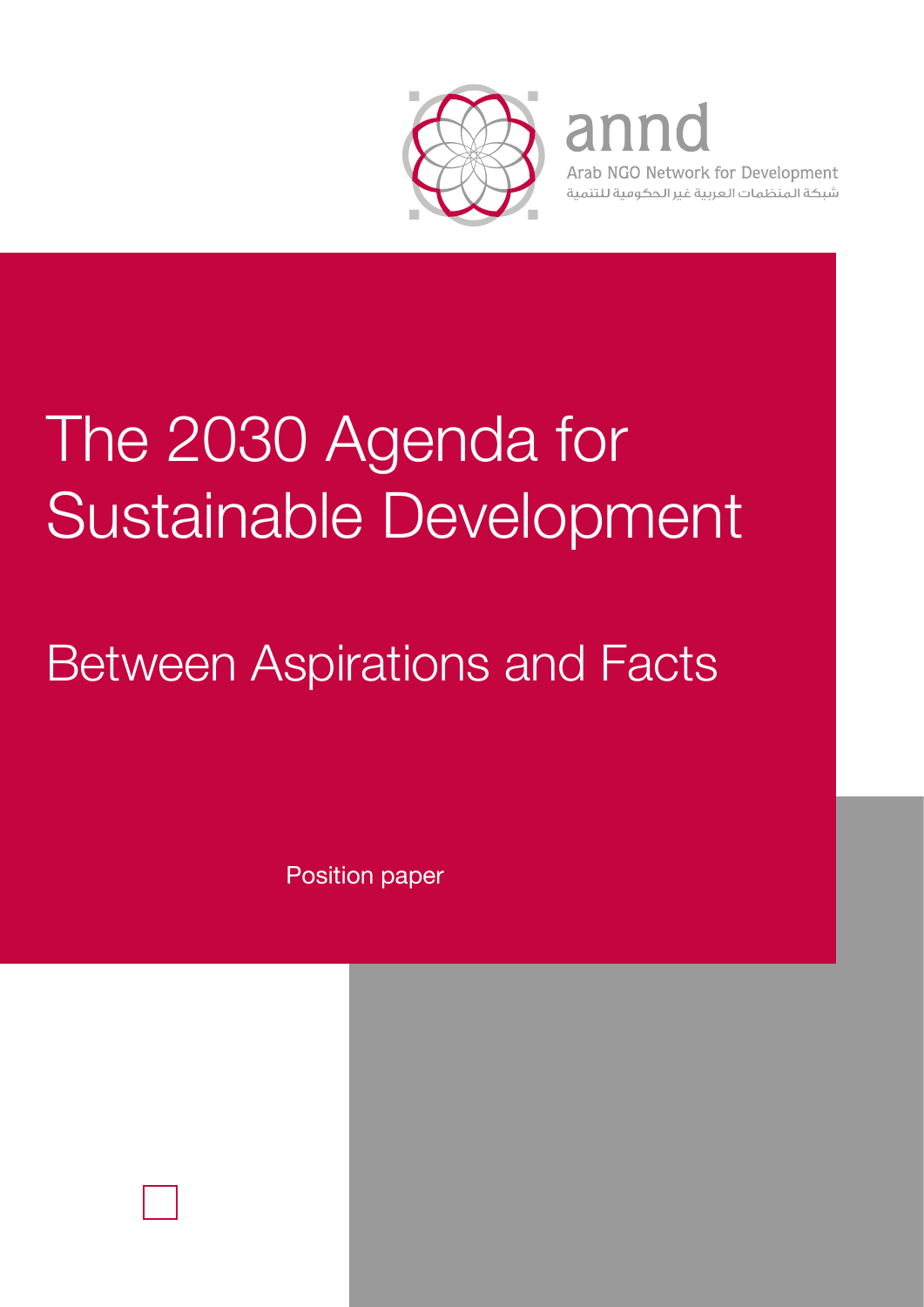

## **The 2030 Agenda for Sustainable Development between Aspirations and Facts**

## **Position Paper**

## First: Introduction

During the 70<sup>th</sup> UN General Assembly meeting, World leaders adopted on Friday, September 25, 2015, a new world agenda for sustainable development, succeeding the Millennium Development Goals. Covering the next 15 years, the new agenda endeavors to end poverty and hunger everywhere; reduce inequality within and among countries; promote peaceful, just and inclusive societies for everyone; protect human rights and work on achieving gender equality and empowering women and girls; ensure permanent protection for Earth and its natural resources; and prepare the ground for sustainable, constant and inclusive-for-all economic growth, for comprehensive prosperity, and for providing decent work for all, while taking into consideration various national development levels and capabilities. It set 17 sustainable development goals and 169 targets to underscore the agenda's "aspirational and global" reach.

Reaching this agenda required three years of political and diplomatic negotiations, where governments played the decisive role. In addition, large-scale consultations were held on national, regional and world levels including civil society, the private sector and academia.

The General Assembly, held as a UN summit meeting, was an occasion for celebrating the launching of this "promising" agenda. UN Secretary General Ban Ki-moon said we could feel "proud" for reaching an agreement on this global document. The event was accompanied by a number of developments on national, regional and international levels, organized by UN and partner organizations to celebrate this international achievement.

On the other hand, many CSOs and international campaigns, which followed up the negotiations track, including the Arab NGO Network for Development (ANND), continue to see the approved plan with caution and a critical eye. This is because of objective reasons we try to highlight in this position paper, which relies to positions developed by ANND in various stages of the consultative track. The paper is also the result of regional consultations organized by ANND during the last three years. It seeks to come up with conclusions about the role of Arab CSOs during the stage following the plan's endorsement.

#### Second: An Extensive but Incomplete Agenda

The 2030 Agenda for Sustainable Development is more than a list of minimum targets and less than a full-fledged development work program. Certainly, it is not a plan either and is not supposed to be so. Important loopholes marred the preparation process and the agenda itself.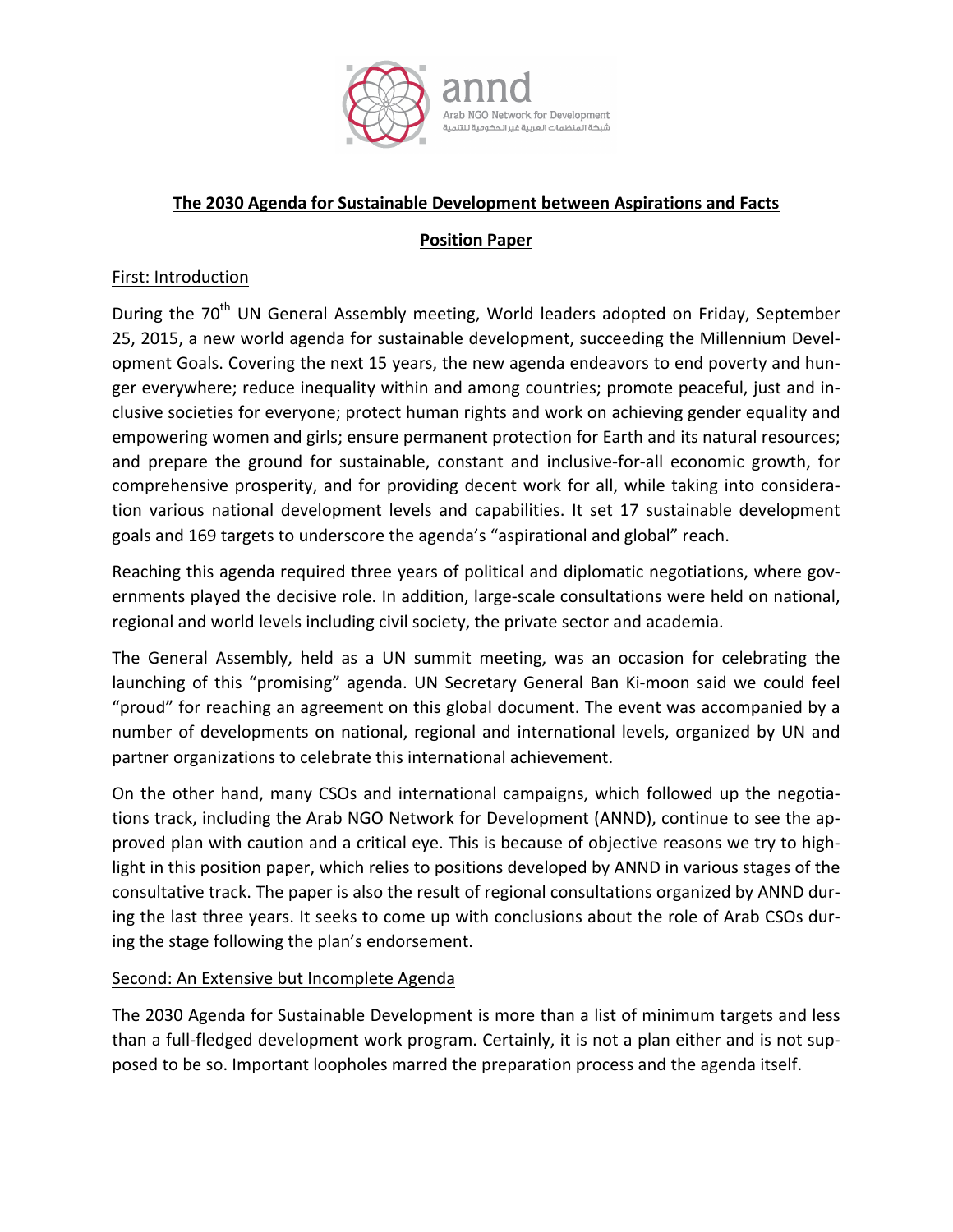

Concerning preparation, it is true that the consultation process was far reaching this time, contrary to the case of the Millennium Development Goals. However, the governments had the decisive role within an open-ended diplomatic negotiation mechanism, which did not always respect objective scientific conditions. This led to an outcome comprising a large number of goals and targets, which will be very hard for states and involved parties to transform into comprehensive, uniform and effective development plans. In addition, commitment to the principle of correlation and integration among targets and goals with a consolidated approach will be very hard. Despite larger participation by civil society, academics and activists, their actual influence of content and the process was limited; this made this participation largely nominal.

No true benefit was extracted from the man lessons learned from the implementation process of the Millennium Development Goals during the last 15 years. Effects did not show in the new agenda, threatening to repeat the same fragmented approach in the future.

Finally, although enough time was available, the agenda was published without applying indicators allowing for measuring progress. Statistical commissions are still working on a final selection of indicators; the first batch of indicators due to be applied internationally is expected to be finalized in March 2016. More time will be needed for states to decide on the list of complementary indicators for national application. This is a major loophole since indicators are an important part of the agenda to monitor goals and achievements in practice, not just announce intentions on paper. This may lead to failure to adhere to current commitments made in international human rights conventions.

# Third: A Lack of Commitment and Obligation Made Easy

Follow-up and review of the plan's implementation are not specified clearly and do not indicate obligatory commitment. The agenda is confined to a set of guidelines governing voluntary implementation by governments according to national priorities and strategies. The same applies to other parties involved in the agenda, including private and public international parties. This non-obligatory approach is paralleled by obligatory agendas in international trade negotiations, where the interests of international trade partners and corporates have priority over national interests and priorities, and margins for national policymaking are narrowed. This contradiction threatens the applicability of sustainable development goals on the national levels. The plan is void of clear mechanisms for reviewing the commitment of all development partners to its clauses; this revision is supposed to be obligatory and periodic.

#### Four: A Weak Human Rights Approach

The 2030 Agenda for Sustainable Development includes important commitments linked to the implementation of many economic, social, political and civil rights. However, when it specifies goals, it neither stems from a comprehensive human rights approach nor relies on international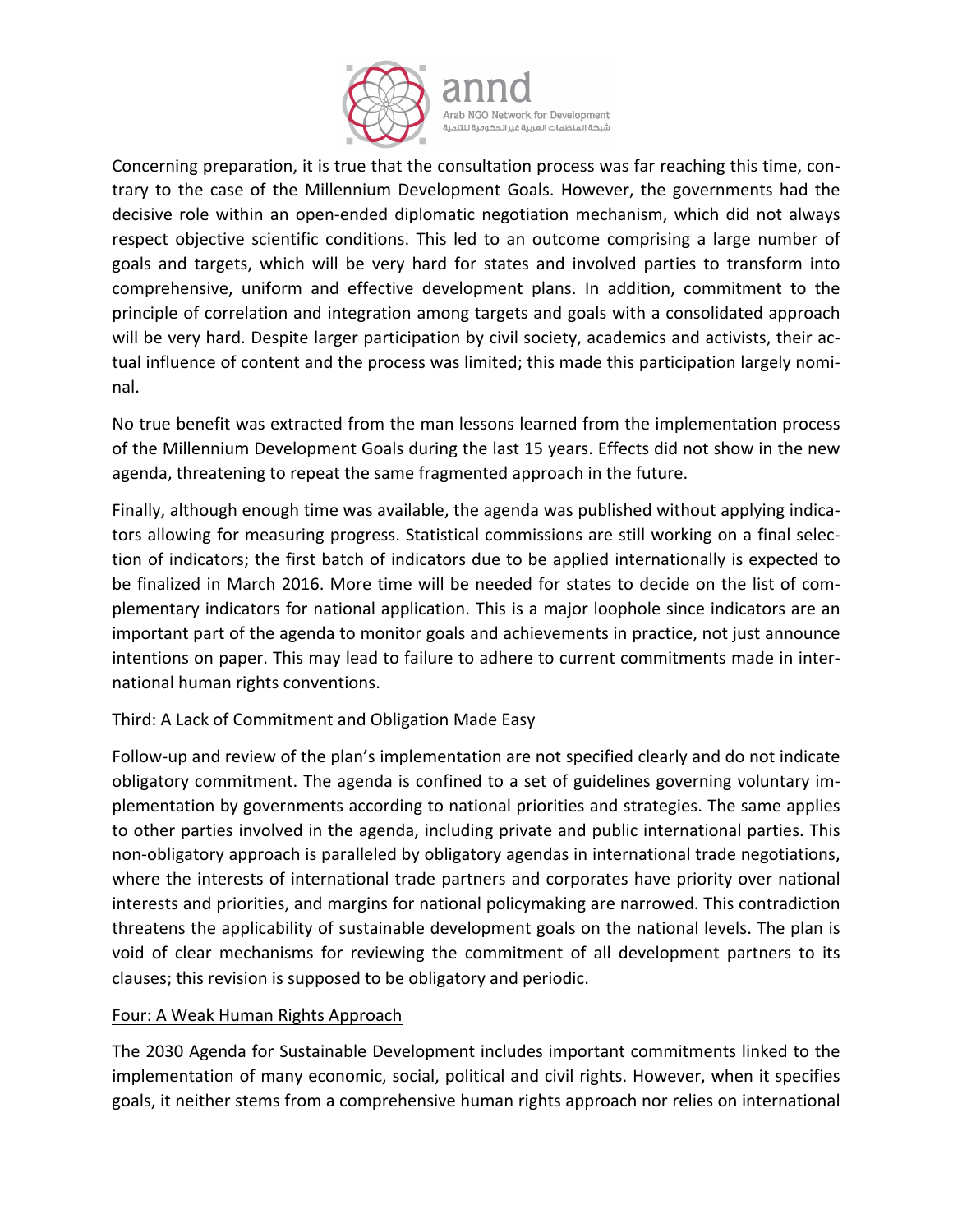

human rights commitments, although it does so in the general introduction. The rights language is present in the introduction but absent in the goals. This tendency reflects the business sector's emergent influence of governance in UN organizations and international decisionmaking mechanisms, leading to less use of the rights language in international organizations primarily involved in human rights protection and more focus on specific, less inclusive goals.

Examples of this are many. In reference to poverty measurements, the first goal resorts back to the measurement defining poverty as a daily income less than 1.25 dollars. This same approach underestimates poverty by linking it to income without taking into consideration other basic needs that are part of the rights approach to defining poverty. The plan's eighth goal clearly links employment and decent work to economic growth; this is a neoliberal economic approach far from the rights approach, which considers the right to employment and decent work a human right irrespective of economic conditions. The  $16<sup>th</sup>$  goal "promote(s) peaceful and inclusive societies for sustainable development" but ignores "ending occupation" and fails to underscore the right of peoples to self-determination; this goes back on rights commitments in this matter, which is a priority in the Arab region, which witnesses the longest occupation in modern times. Human rights review mechanisms do not have a role in monitoring and implementing the new development plan. Hence, the development plan is not rooted in human rights; in some instances, it amounts to going back on international commitments to human rights. This threatens to restrict development efforts to the plan's goals on the expense of a comprehensive rights approach.

# Fifth: The Development Plan and the Development Model

The plan did not introduce changes to the development model, which has been applied for decades and has proven incapable of attaining just and sustainable development. In fact, it even went back on the former development model on several levels. First, the plan exclusively focuses on the so-called three pillars of sustainable development (economic, social and environmental), while the political, institutional aspect, expressed in sustaining peace, security, governance and democracy, is ignored. Furthermore, development's cultural-moral aspect is almost ignored. Political and cultural aspects, both especially very important for our region, in addition to being of global importance, must be given the same standing as the other aspects within development's global conceptual framework.

Second, the agenda said a means for improving international partnership in order to implement the plan itself was the promotion of a fair global multilateral trade system as part of the World Trade Organization (WTO). It argued that the WTO is the best tool for increasing trade's developmental effect. However, the agenda ignores the prospective outcomes of a full liberalization of national markets by lifting all forms of trade barriers.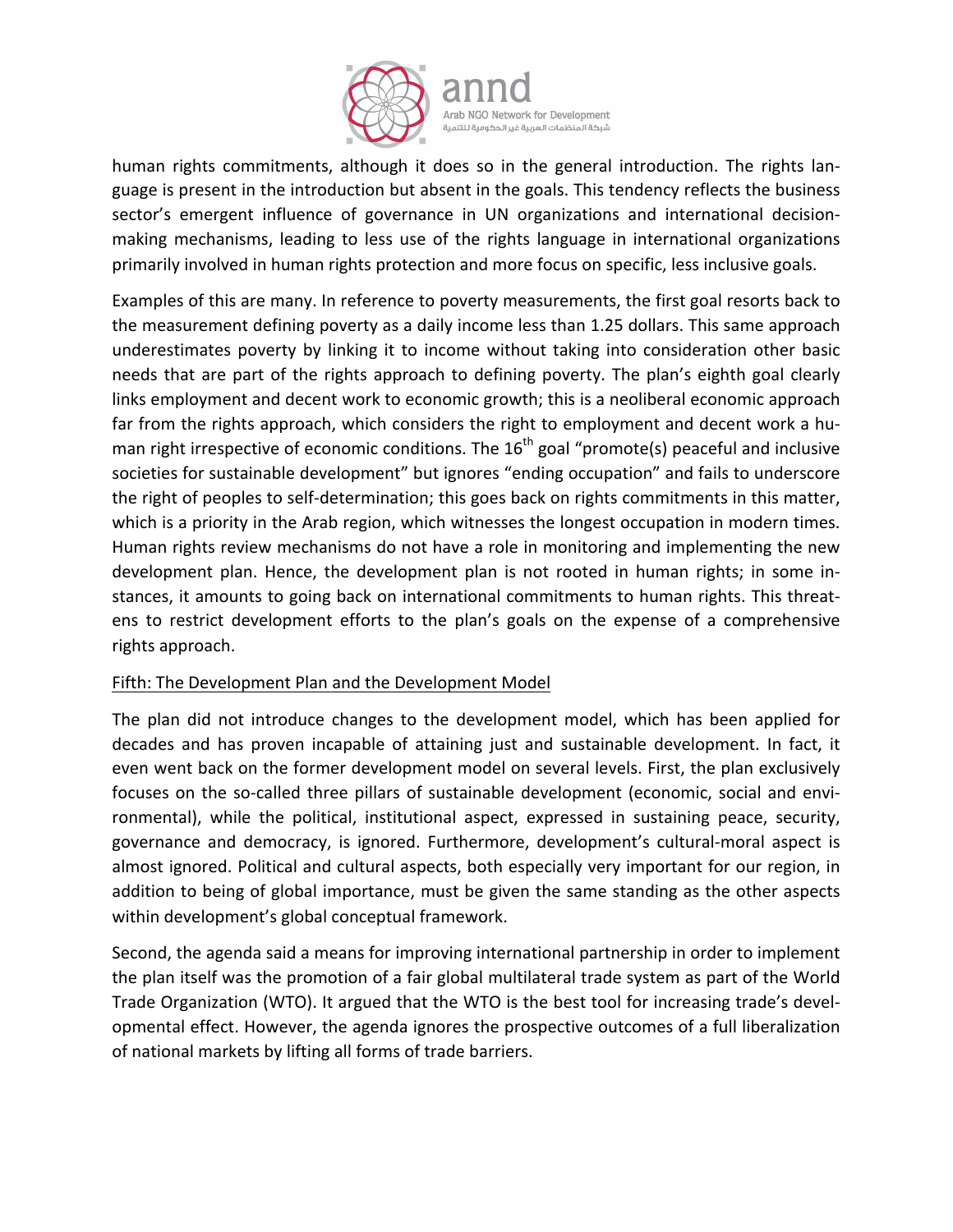

The agenda promotes a growing role for the business sector, arguing that it contributes to more job-generating growth. It also calls for financing development and the provision of public services through public-private partnerships (PPP). Experiences with PPP failed to guarantee citizens' rights to public services in the absence of legislative and institutional frameworks and transparency and accountability mechanisms allowing for citizens' access to public services in accordance with human rights criteria. In this context, with the business sector's increasing role in development, reaching an international convention imposing "human rights criteria biding to the business sector" is an important step for implementing the post-2015 plan.

# Sixth: Reducing the Concept of Partnership for Development

The agenda includes a new concept for "international partnership for development" different from the former one. In the previous millennium goals – specifically in its eighth target, which is related to international partnership – there was a balanced focus on the following matters: First, promote fair trade to help developing nations improve their economic performance and revenues; second, reconsider foreign debts consuming large resources of public budgets; third, enhance development aid in quantity and quality; and fourth, transfer and localize technology to developing nations, redress the lack of medicines for intractable diseases and epidemics, and commit to providing young people with jobs. The aid efficiency track was launched in 2003 for this purpose. On the other hand, in the current sustainable development agenda, the eighth goal dealing with international partnership, as stated in the former millennium goals, disappeared. It was whitewashed in a long list of other specific goals, included under the headline of implementation means, which do not discriminate between international and national parties. The concept switched from "partnership" to "partnerships" with the business sector playing a pivotal role, while the goals of fair trade and decreasing debts being diluted. There is no mention of regulating and monitoring financial policies and capital flows through taxation. A tough battle was fought during the negotiations between Third World states, organizations and other parties keen for the concept of just and sustainable development on one hand, and parties prioritizing economic growth on the other. The conflict was expressed in different dealings with the principle of joint but varying responsibility. Representatives of the business sector and strong states showed tough resistance to including this principle in all development goals, refusing to give enough support for making this principle effective in assessing and directing international policies and relations among development parties to give a just aspect for partnership.

# Seventh: The Role of CSOs after the Agenda's Endorsement

Taking into consideration these essential comments about the process, which led to a major retreat in commitments and wording in the final document, allowing for many interpretations and assumptions that may divert the general process away from true goals, we believe the region's involved parties, including governments, involved international parties and CSOs, should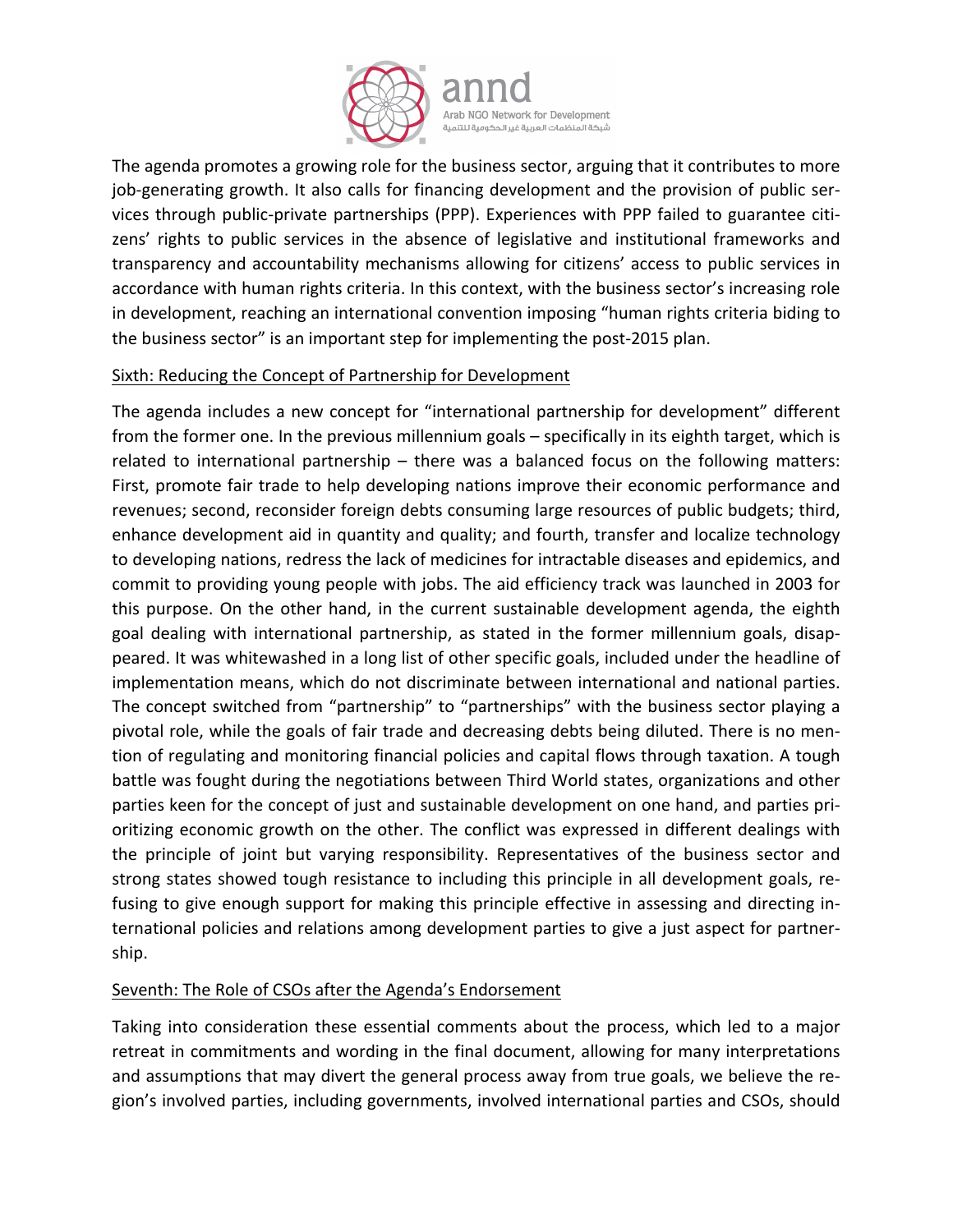

strive to come up with practical proposals to help bring the region out of its political, economic and social crises. Instead of restricting their efforts to explain facts and ask for support, they should learn from former experiences and strive for suitable models to deal with the challenges faced by the region's peoples and governments, which should not limit themselves to implementing the same policies of the last decades.

These parties should make central to their tasks and visions supporting all causes of peace and stability in the region within democratic systems, which respect human rights according to international laws in light of the region's experiences after its popular uprisings.

However, in spite of this critical approach to the agenda, we believe that we, being CSOs, should play an important role after the agenda's endorsement by:

- Stressing that the 2030 Agenda for Sustainable Development is a whole, including the introduction, reference, targets and goals, implementation and financing methods, follow-up and review. Stressing the absolute rejection of any fragmentation practiced by many parties to the millennium goals, where the list of targets and goals was separated from the Millennium Declaration and the detailed implementation guide, hence contributing to failure,
- Stressing the need to committing to the consolidated approach and integration among targets and goals, and to rejecting sectoral fragmentation, selective choice of certain goals, and separating goals from general development plans, uniformity of policies and development principles,
- Stressing the need to concentrate development targets and goals in accordance with the conditions of each region and country and to integrate them in national plans themselves because the development agenda should be treated as an alien body imposed on national plans. The national track should be used to deal with some loopholes and confusion in the new agenda, resulting from the global preparation and negotiation mechanism,
- Pressing for complementing the new agenda by defining indicators and criteria for monitoring and implementation. The criteria should include the qualitative aspects of goals, instead of being mere quantitative indicators and, hence, without weakening the plan's goals,
- Suggesting mechanisms to monitor the plan's implementation and progress and help in questionability and accountability in case of failure in commitment. Such mechanisms should be in coordination and harmony with other review mechanisms of international human rights commitments. The latter mechanisms are the more comprehensive frameworks and the basic starting point of our work,
- Focusing on monitoring the plan's implementation according to the comprehensive and integral approach, and on questioning all involved parties, especially development part-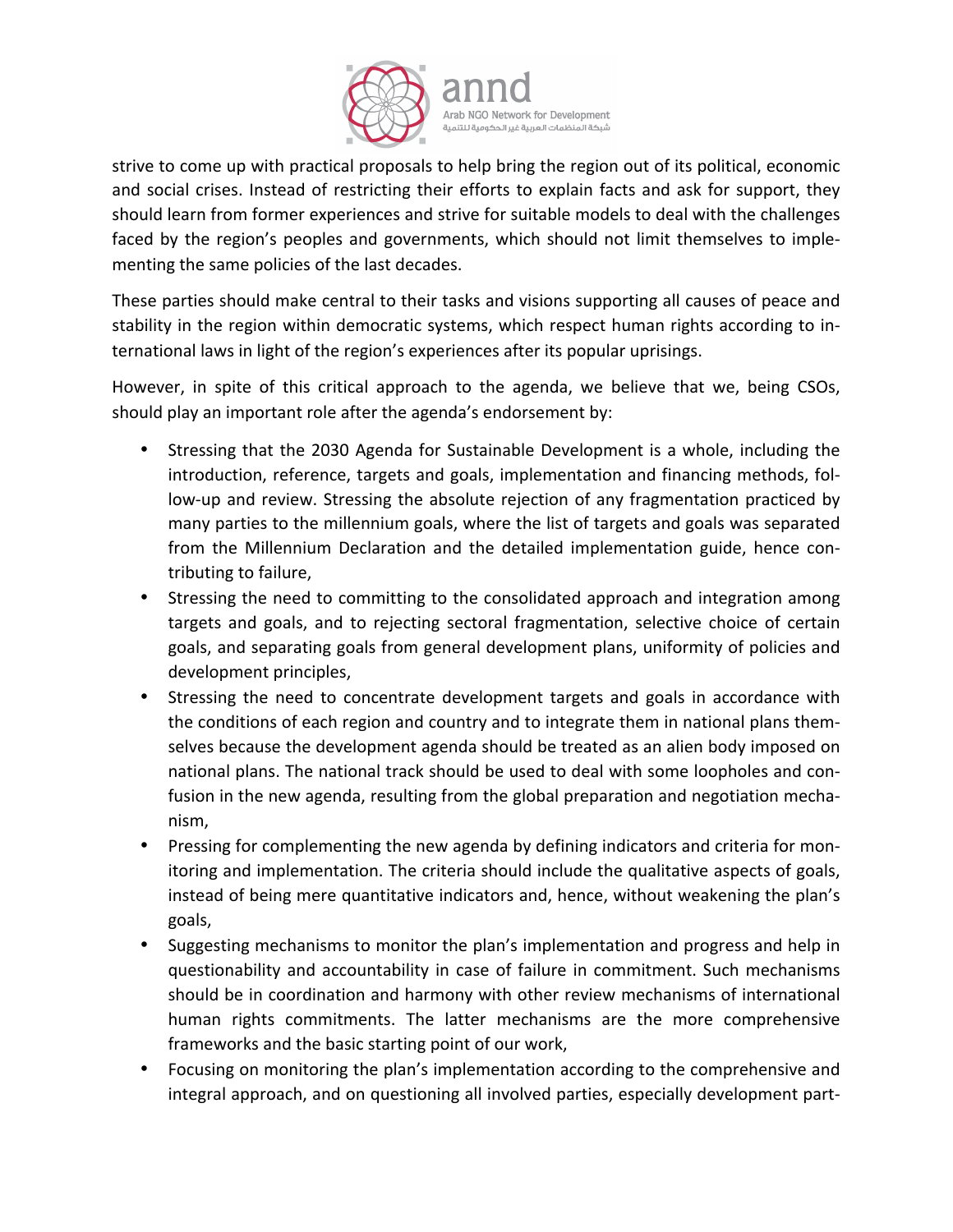

ners, including governments, international financial institutions and UN agencies, while focusing on questioning the business sector whose development role increases. Pressing for endorsing questionability mechanisms according to international human rights basics and mechanisms,

- The tenth goal related to reducing inequality within and among countries should be a starting point for calling for a revision of wealth redistribution policies and the implementation of just taxation policies, comprehensive social protection policies, and wage policies boosting citizens' purchasing powers.
- Stressing the  $16<sup>th</sup>$  goal, calling for democratic governance, hence, focusing on the separation of authorities, bolstering the independence of the judiciary with all its parts (rights, administrative and financial), enhancing the mechanisms of peaceful rotation of authority to allow for questionability and accountability.
- Dealing smartly and creatively with the 17<sup>th</sup> goal, related to implementation means and mechanisms, because it is crucial for realizing the goals. Making sure that all partner parties are committed to the development process according to the agenda's targets. The goal should be linked to the international partnership goal for more effective cooperation and the honoring of commitments by the Busan Agreement signatories.

Signatories:

- 1- Arab NGO Network for Development
- 2- Gender Centre for Research and Training Sudan
- 3- Association Tunisienne des Femmes Démocrates (ATFD) Tunisia
- 4- The Egyptian Association for Community Participation Enhancement Egypt
- 5- Sudanese Development Call Organization (Nidaa) Sudan
- 6- NGO Platform of Saida (Tajamoh) Lebanon